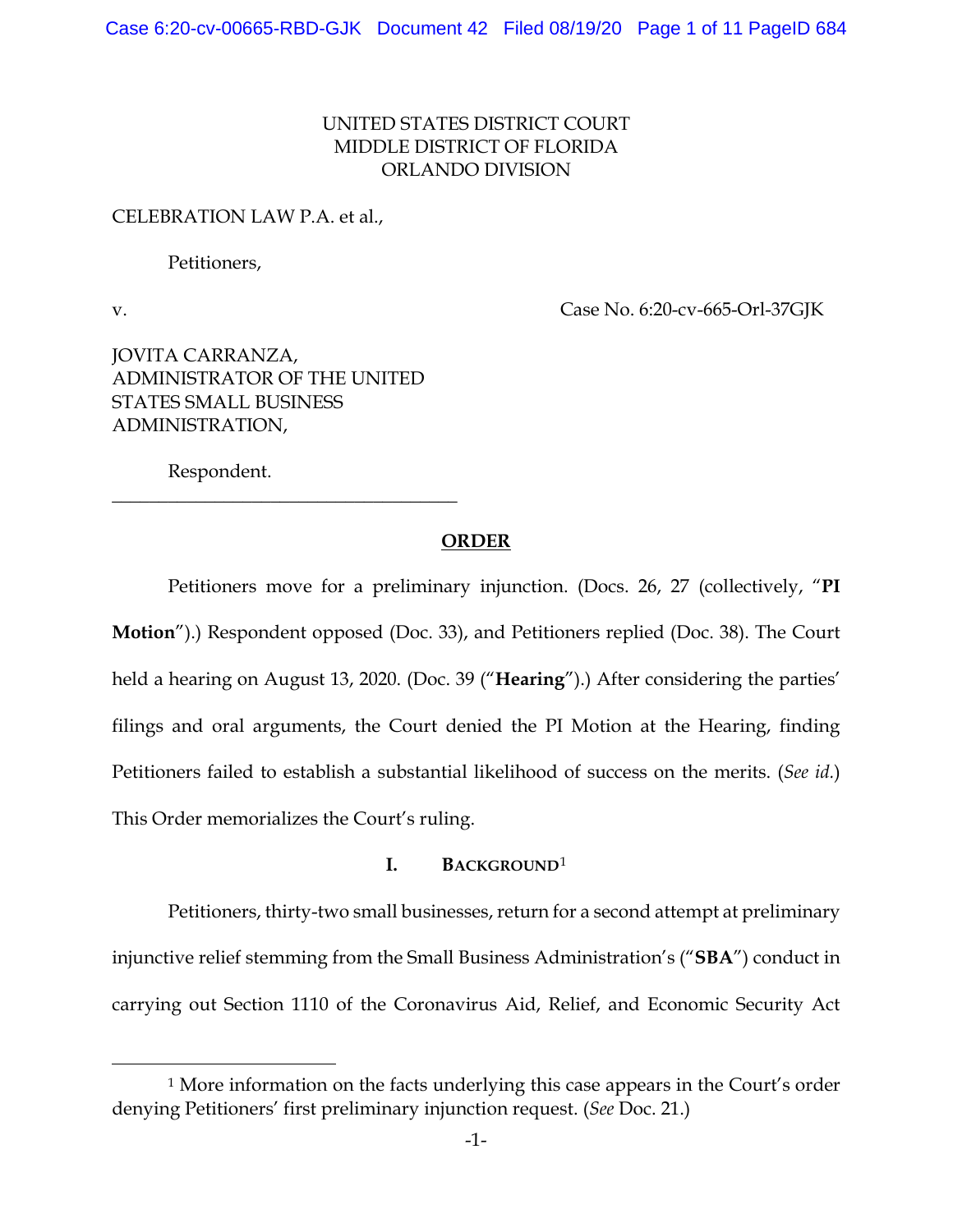("**CARES Act**"). (*See* Docs. 25–27.) Section 1110 of the CARES Act, titled "Emergency

EIDL grants," provides:

# (1) **In general**

During the covered period, an entity included for eligibility in subsection (b), including small business concerns, private nonprofit organizations, and small agricultural cooperatives, that applies for a loan under section  $636(b)(2)$  of this title in response to COVID-19 may request that the Administrator provide an advance that is, subject to paragraph (3), in the amount requested by such applicant to such applicant within 3 days after the Administrator receives an application from such applicant.

# (2) **Verification**

Before disbursing amounts under this subsection, the Administrator shall verify that the applicant is an eligible entity by accepting a self-certification from the applicant under penalty of perjury . . . .

# (3) **Amount**

The amount of an advance provided under this subsection shall be not more than \$10,000.

15 U.S.C. § 9009(e)(1)–(3). Businesses can use EIDL grants to provide paid sick leave to employees unable to work due to COVID-19, maintain payroll to retain employees, and make mortgage or rent payments, among other things. *Id.* § 9009(e)(4). Congress appropriated \$20 billion for EIDL grants, and the CARES Act affords the SBA "[e]mergency rulemaking authority" for distributing the funds. *Id.* §§ 9009(e)(7), 9012.

Petitioners' first attempt at a preliminary injunction was with their claim for mandamus relief. (Docs. 1, 6, 7.) Petitioners argued § 1110 required Respondent to provide EIDL grants in the amount requested by the applicants—\$10,000 for each Petitioner—within three days, which Respondent failed to do. (Doc. 1, ¶¶ 5–8, 72, 80, 86, 89–90, 101–102, 105.) Petitioners sought a preliminary injunction compelling Respondent to comply with the CARES Act and immediately provide the requested \$10,000 EIDL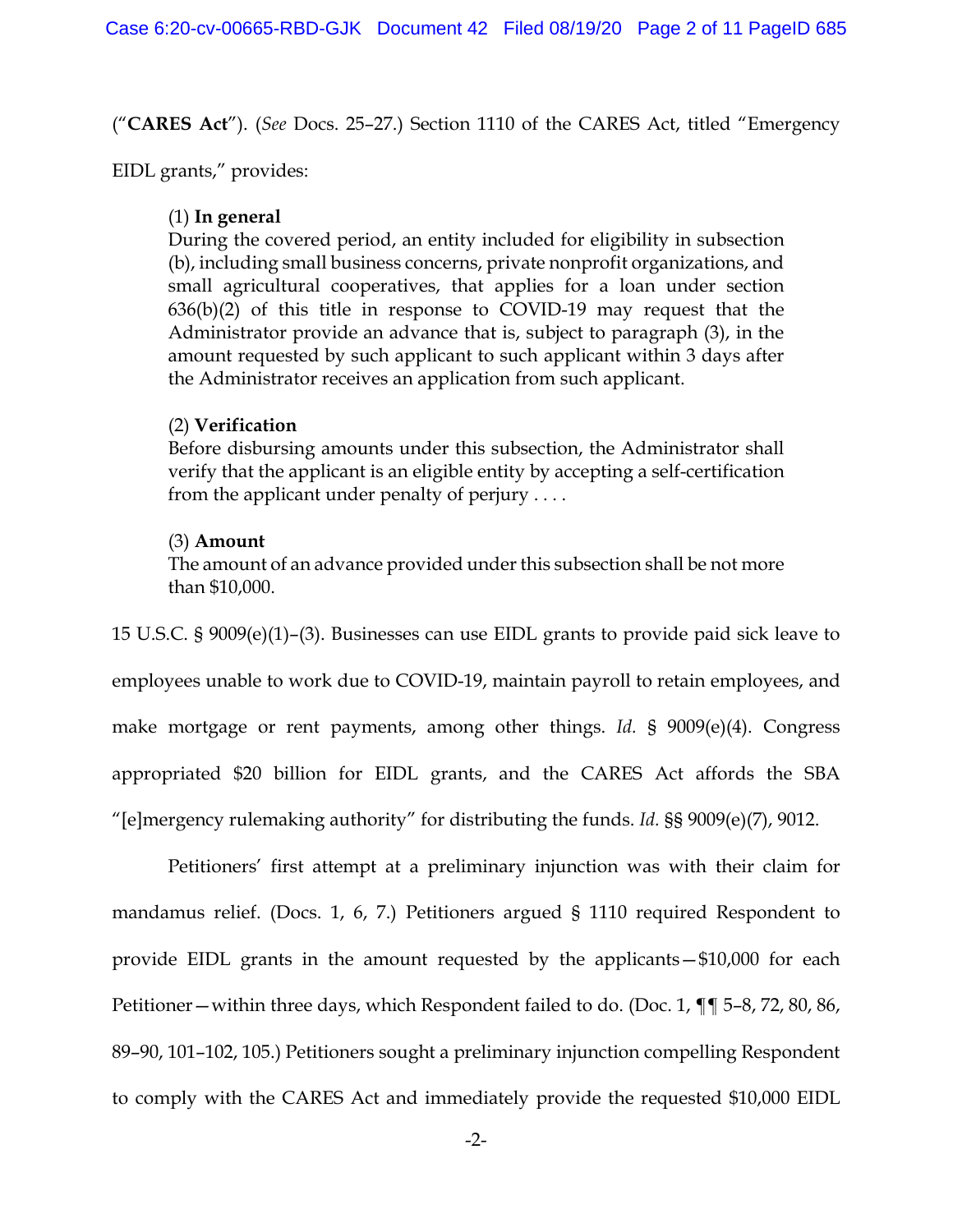grants. (Docs. 6, 7 (collectively, "**First PI Motion**").) In denying the First PI Motion, the Court found despite the no-injunction language in § 634(b)(1) of the Small Business Act, injunctive relief is available against Respondent when she exceeds her lawful authority or exercises her discretion arbitrarily and capriciously. (Doc. 21, pp. 4–7.) But the Court held Petitioners weren't entitled to a preliminary injunction because they failed to establish a substantial likelihood of success on their mandamus relief claim as the CARES Act doesn't impose a clear, non-discretionary duty on the SBA to award grants in the requested amount within three days. (*Id.* at 8–11.)

Undeterred, Petitioners maintain § 1110 of the CARES Act requires Respondent to provide EIDL grants of up to \$10,000 in the amount requested by the applicants. (Doc. 25, ¶¶ 5–8, 60, 67, 73, 75–76; Doc. 27, pp. 7–10; Doc. 27-1, ¶ 22–25.) But this time Petitioners challenge the SBA's rulemaking in distributing the appropriated funds for EIDL grants under Administrative Procedure Act ("**APA**"). (Doc. 25, ¶¶ 77–80, 82–103; Doc. 27, pp. 7– 13.) Petitioners allege Respondent violated the APA in implementing the "\$1,000 per employee rule": small businesses can receive EIDL grants of \$1,000 per employee up to \$10,000, or \$1,000 if no employees ("**Per Employee Rule**"). (Doc. 25, ¶¶ 69, 77–80, 82–103; Doc. 27, pp. 7–12; *see also* Doc. 33-1, p. 23.) The Per Employee Rule was first stated in an April 7, 2020 memorandum to the SBA's Chief Financial Officer. (Doc. 33-1, pp. 19, 22– 23, 29.) The SBA also explained the Per Employee Rule to applicants, noting the purpose was "[t]o ensure that the greatest number of applicants can receive assistance during this challenging time." (Doc. 25, ¶ 69; Doc. 25-1, p. 30.)

Many members of Congress wrote to Respondent objecting to the Per Employee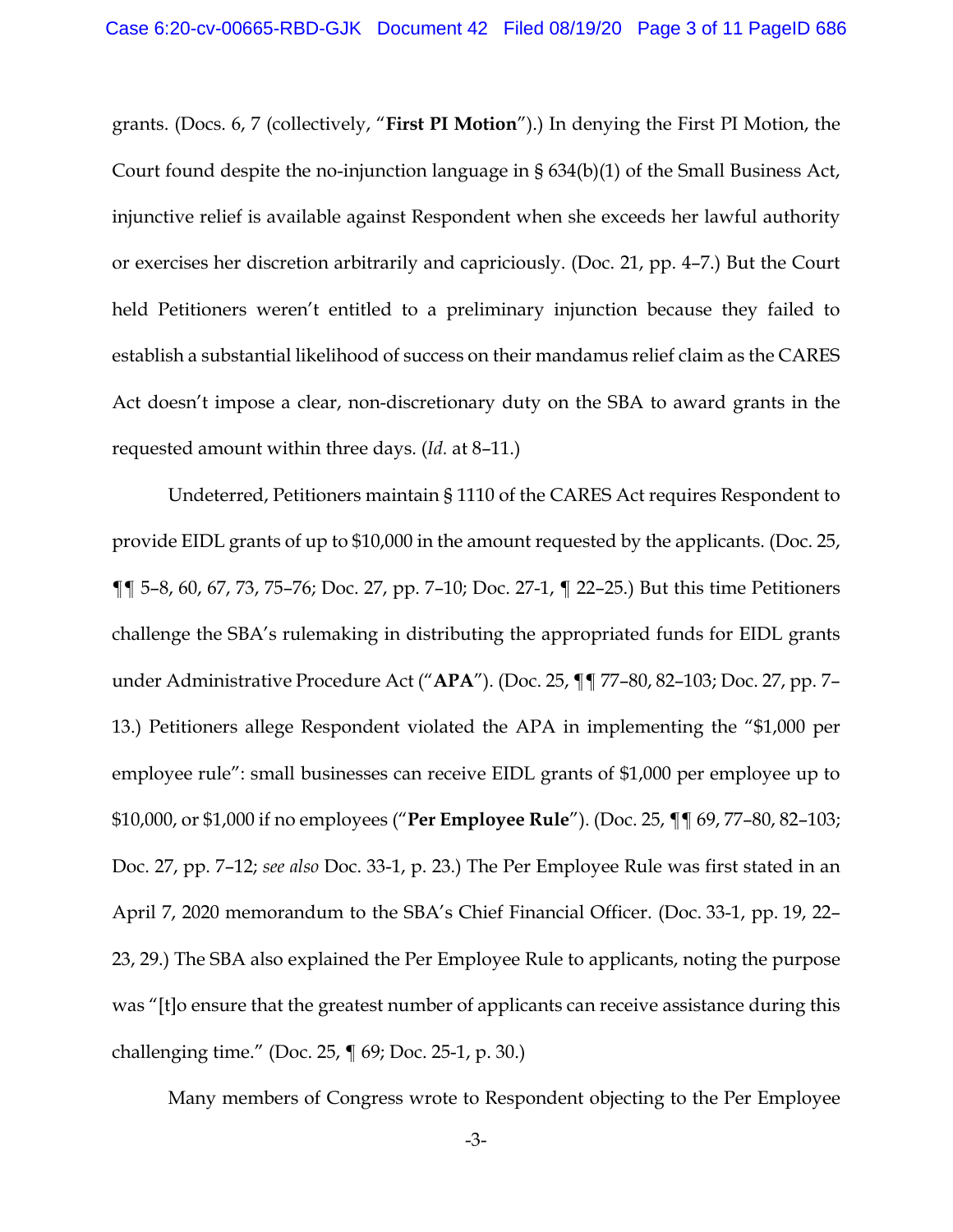Rule—some stating the limitations on grant amounts were "arbitrary," others stating the applicant determines the amount, and still others stating Congress intended the grants be \$10,000—and demanding the prompt provision of EIDL grants. (Doc. 25, ¶¶ 61, 64, 66, 68, 70; Doc. 25-1, pp. 6–28; Doc. 27, pp. 11–12; Doc. 33-1, pp. 9–23.) Respondent testified before the House Small Business Committee on July 17, 2020 about the Per Employee Rule, explaining the rule wasn't arbitrary and was implemented so the greatest number of small businesses would receive EIDL grants given the number of applicants. (Doc. 33- 1, pp. 29, 40); *see also* Treasury Secretary Mnuchin and SBA Administrator Carranza Testify on PPP, YouTube, at 1:51:24–1:52:15 (July 17, 2020), https://youtu.be/UHbHPs9Jn5w [hereinafter Congressional Testimony]. To date, the SBA has approved 5,781,390 small business applicants to receive EIDL grants and has paid or obligated the entire \$20 billion appropriation—had each applicant received \$10,000, only 2 million applicants would have received a grant.2 (Doc. 33-1, pp. 29, 37–38, 40; *see also* Doc. 25-1, p. 32.)

Petitioners sued Respondent for multiple APA violations related to the Per Employee Rule: (1) Respondent failed to follow the APA's publication and notification requirements; and (2) Respondent exceeded her authority as the rule is arbitrary and capricious. (Doc. 25, ¶¶ 81–103; *see also* Doc. 27, pp. 8–13.) Petitioners ask the Court to void the Per Employee Rule and compel Respondent to immediately issue Petitioners the full \$10,000 as requested. (Doc. 25, p. 22.) Petitioners also seek a preliminary injunction

<sup>2</sup> A small amount of funds has been returned to the SBA, and the SBA is determining what to do with those funds. (Doc. 33-1, p. 29.)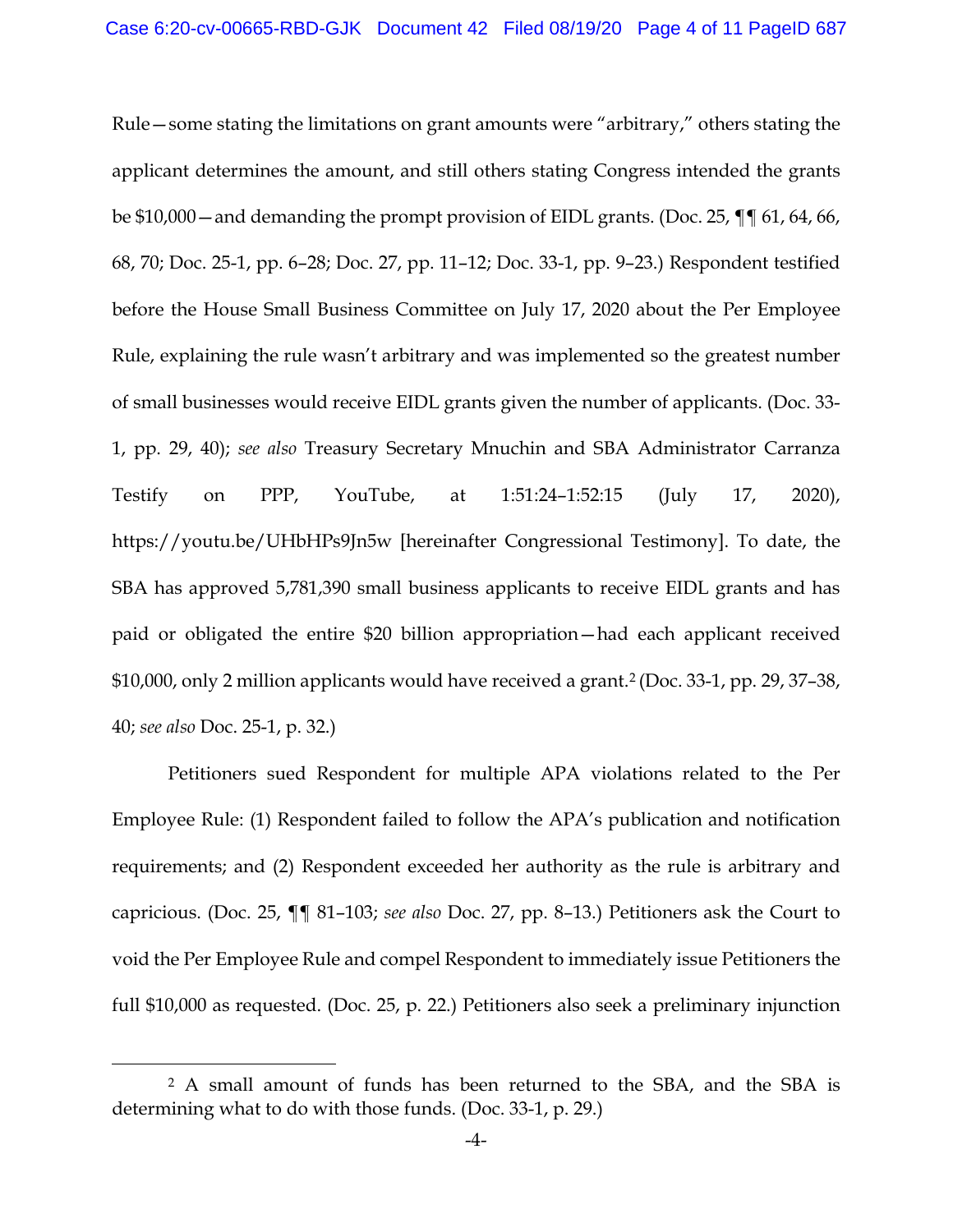enjoining Respondent from using the Per Employee Rule and requiring her to provide Petitioners the requested \$10,000. (*See* Doc. 27.) Briefing and oral argument complete (Docs. 26, 27, 33, 38, 39), the PI Motion is ripe.

### **II. LEGAL STANDARDS**

To obtain a preliminary injunction, the movant must establish: "(1) it has a substantial likelihood of success on the merits; (2) irreparable injury will be suffered unless the injunction issues; (3) the threatened injury to the movant outweighs whatever damage the proposed injunction may cause the opposing party; and (4) if issued, the injunction would not be adverse to the public interest." *Siegel v. LePore*, 234 F.3d 1163, 1176 (11th Cir. 2000) (citation omitted). "A preliminary injunction is an extraordinary and drastic remedy not to be granted unless the movant clearly establishes the burden of persuasion as to the four requisites." *Forsyth Cty. v. U.S. Army Corps of Eng'rs*, 633 F.3d 1032, 1039 (11th Cir. 2011) (citation omitted).

#### **III. ANALYSIS**

As stated at the Hearing, although the Court has continued reservations about the SBA's use of the number of employees as a metric for determining EIDL grant amounts, Petitioners aren't entitled to preliminary injunctive relief because they failed to establish a substantial likelihood of success on their APA claim. Below are two main reasons why.

#### **A. Injunctive Relief Against the SBA**

First, Petitioners failed to establish there's a substantial likelihood they can show the requested injunctive relief would not interfere with the SBA's internal operations. Section 634(b)(1) of the Small Business Act says no injunction shall be issued against the

-5-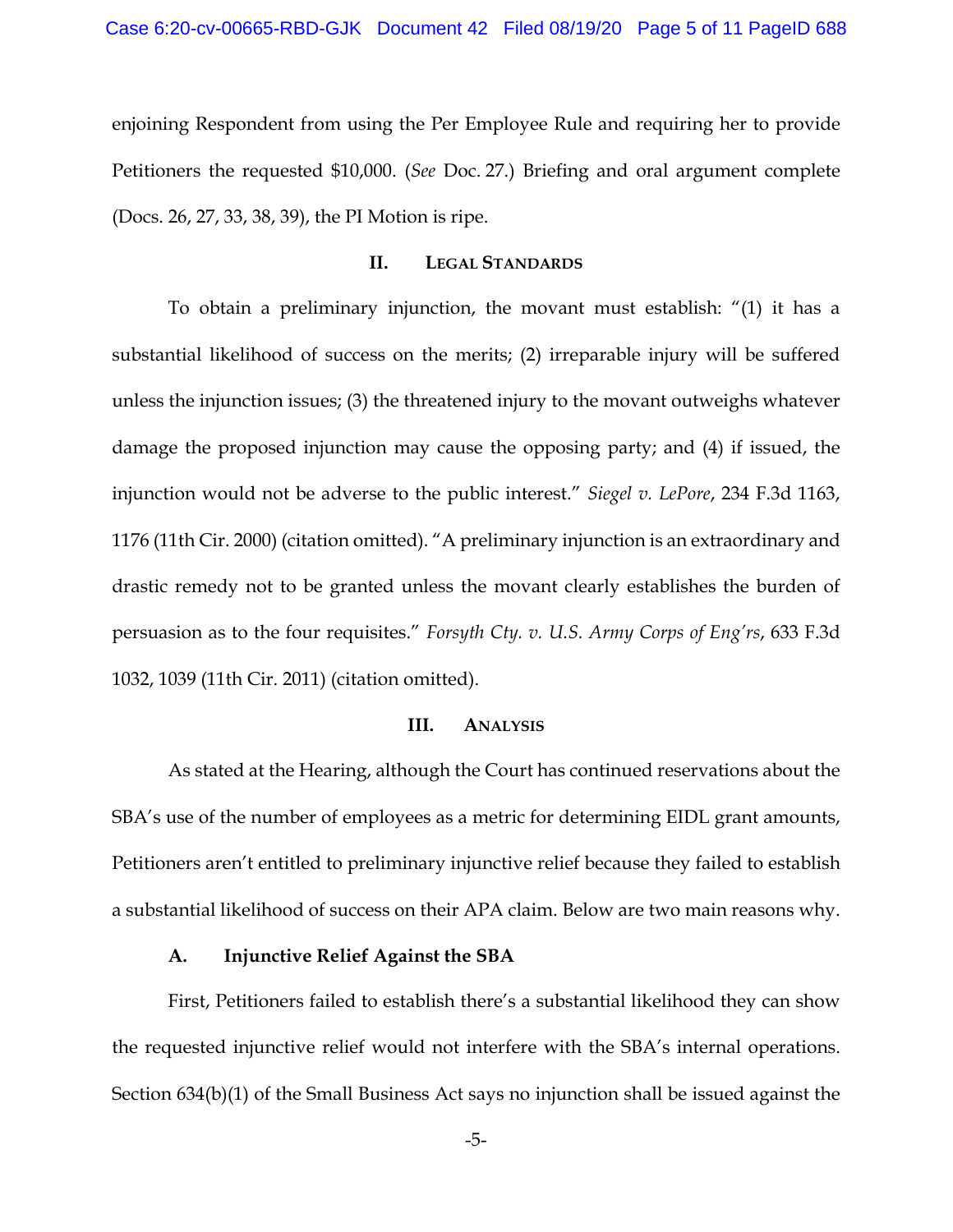SBA Administrator. 15 U.S.C. § 634(b)(1). In denying the First PI Motion, the Court found this no-injunction language isn't a complete bar against enjoining the SBA—injunctive relief must be available against the Administrator if she exceeds her authority or exercises her discretion arbitrarily and capriciously. (Doc. 21, pp. 4–7.) Further, one factor courts consider in enjoining the SBA is whether the injunction would interfere with the SBA's internal agency operations. (*See id.* at 4, 7 n.5 (citing *Ulstein Mar., Ltd. v. United States*, 833 F.2d 1052, 1057 (1st Cir. 1987)).) As injunctive relief is available against the SBA in limited circumstances (*id.* at 4–7), at issue is whether this is one of those circumstances.

There's a good chance Petitioners' requested injunctive relief would interfere with the SBA's internal agency operations. Petitioners ask the Court to enjoin the SBA from using the Per Employee Rule and instead award Petitioners the \$10,000 they requested. (*See* Doc. 27, pp. 34–35.) This request differs from other preliminary injunctions issued against the SBA. For example, in *Camelot Banquet Rooms, Inc. v. U.S. Small Bus. Admin.*, No. 20-C-0601, 2020 WL 2088637 (E.D. Wis. May 1, 2020), the court enjoined the SBA from excluding the plaintiffs from the Paycheck Protection Program because they feature erotic dance entertainment. *See id.* at \*1. There, the court found the injunction wouldn't "interfere with the agency's internal operations" because "[u]nder the injunction the plaintiffs seek, the SBA would have to do no more than process the plaintiffs' loan applications in the same manner that it processes the applications of other small businesses." *Id.* at \*4. Not so here. Petitioners don't claim they were unconstitutionally excluded from receiving EIDL grants or simply seek equal treatment; instead, Petitioners want to overhaul the current system and require Respondent to provide Petitioners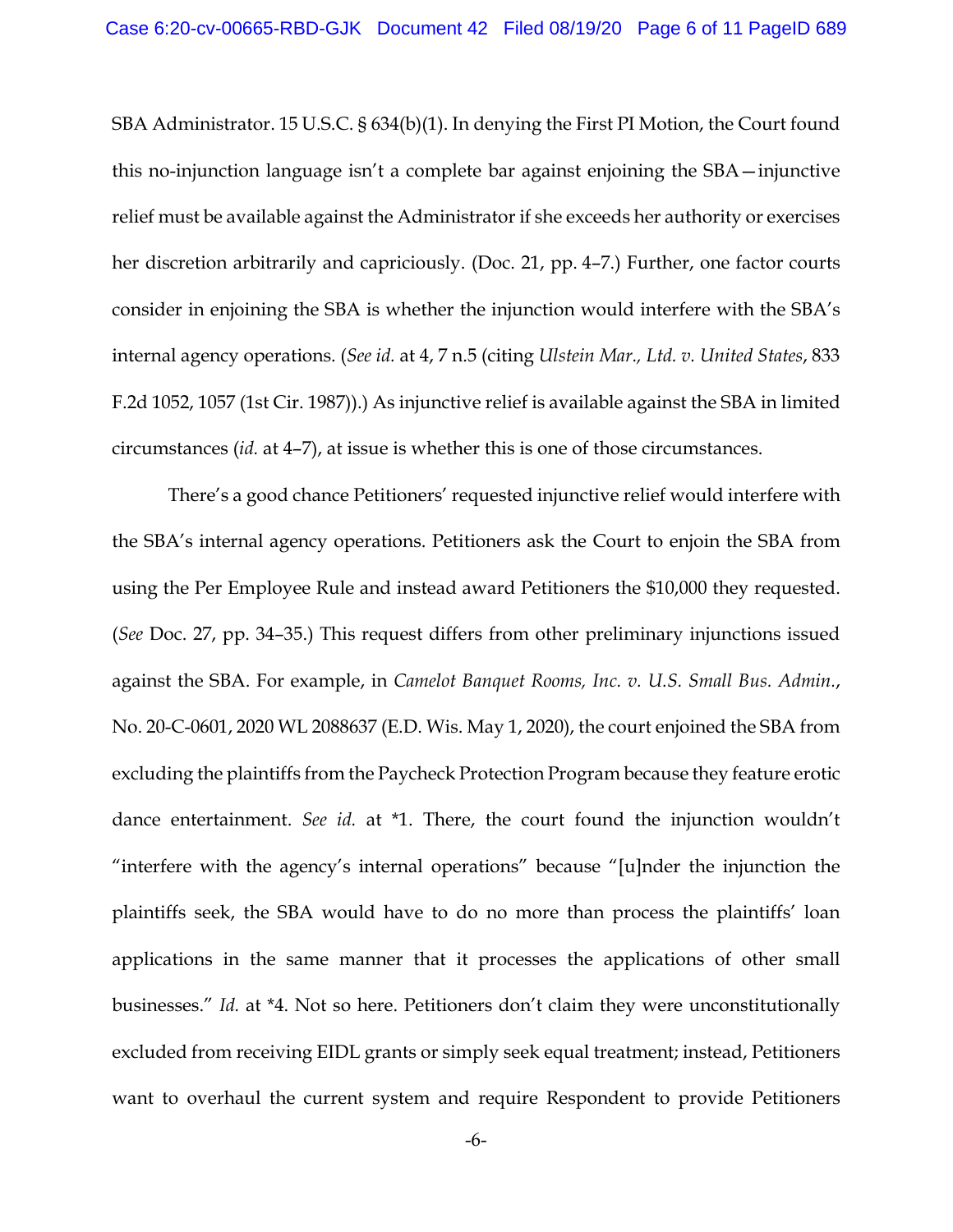grants in the amount requested. (*See* Docs. 25–27.) Given the SBA's use of the Per Employee Rule in awarding and obligating all EIDL grants to date and the near-depletion of the EIDL grant appropriation, requiring Respondent to stop using the Per Employee Rule and instead award each Petitioner \$10,000 would likely interfere with the SBA's internal operations. (*See* Doc. 33-1, pp. 29, 37–38, 40; *see also* Doc. 25-1, p. 32.) So Petitioners haven't shown the requested preliminary injunction is appropriate. *Cf. Camelot Banquet Rooms*, 2020 WL 2088637, at \*4; *Ulstein Mar., Ltd.*, 833 F.2d at 1057.

#### **B. Arbitrary and Capricious**

Second, Petitioners failed to establish there's a substantial likelihood they can show Respondent exceeded her authority in implementing the purportedly arbitrary and capricious Per Employee Rule. Under the APA, courts must "hold unlawful and set aside agency action" that is "in excess of statutory jurisdiction, authority, or limitations, or short of statutory right" or "arbitrary, capricious, an abuse of discretion, or otherwise not in accordance with the law." 5 U.S.C. §§ 706(2)(A), (C). A court may find a rule is arbitrary and capricious where the agency: (1) "relied on factors which Congress has not intended it to consider"; (2) "entirely failed to consider an important aspect of the problem"; or (3) "offered an explanation for its decision that runs counter to the evidence before the agency, or is so implausible that it could not be ascribed to a difference in view or the product of agency expertise." *Alabama-Tombigbee Rivers Coal. v. Kempthorne*, 477 F.3d 1250, 1254 (11th Cir. 2007) (citation omitted). But a court may not "substitute [its] judgment for that of the agency." *Id.* The standard is deferential: if the court "finds a reasonable basis for the agency's action, the court should stay its hand even though it might . . . have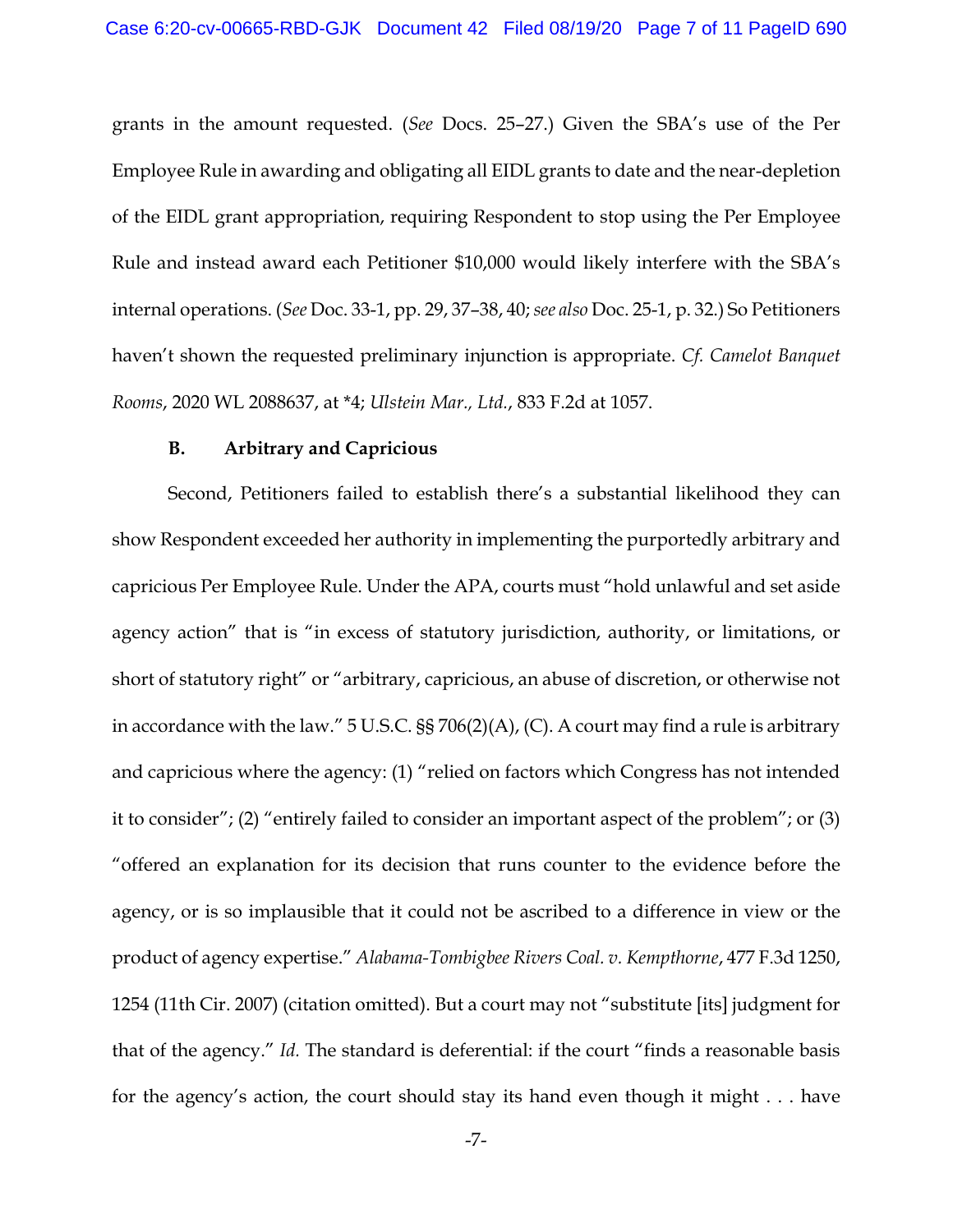reached a different conclusion." *Latecoere Intern, Inc. v. U.S. Dep't of Navy*, 19 F.3d 1342, 1356 (11th Cir. 1994) (citation omitted).

Petitioners argue the rule is arbitrary and capricious because Congress intended the SBA award EIDL grants based on the amount requested by the applicants, not the applicant's number of employees. (Doc. 27, pp. 21–22; Doc. 38, pp. 6–7.) This fails for two reasons at this preliminary stage. For starters, the Court already rejected Petitioners contention that Respondent must provide EIDL grants in the amount requested by applicants up to \$10,000. (Doc. 21, pp. 8–10.) Section 1110(e) of the CARES Act says only that applicants *may request* the SBA provide up to \$10,000; it doesn't require the SBA to provide \$10,000 or any amount requested. (*Id.* at 9.) So the SBA enjoys discretion in determining EIDL grant amounts up to \$10,000. (*Id.* at 9–10.)

Additionally, the Court cannot say on this record there's a substantial likelihood that relying on the number of employees was unreasonable or arbitrary and capricious given the goals of the CARES Act and the SBA. The aim of the CARES Act "is to extend a lifeline to *all* small businesses, not to promote or encourage any specific subset of small businesses." *Camelot Banquet Rooms*, 2020 WL 2088637, at \*9 (emphasis added). Likewise, the Small Business Act's purpose "is to strengthen the economy by assisting *all* small businesses." *Id.* (emphasis added); *see also* 15 U.S.C. § 631(a). Consistent with those goals, the SBA's stated reason for the Per Employee Rule was to ensure the greatest number of small businesses receive assistance considering the number of applicants and its limited funds. (Doc. 25, ¶ 69; Doc. 25-1, p. 30; Doc. 33-1, p. 29; Doc. 33-1, p. 40); *see also*  Congressional Testimony, at 1:51:24–1:52:15. True, the CARES Act doesn't tether EIDL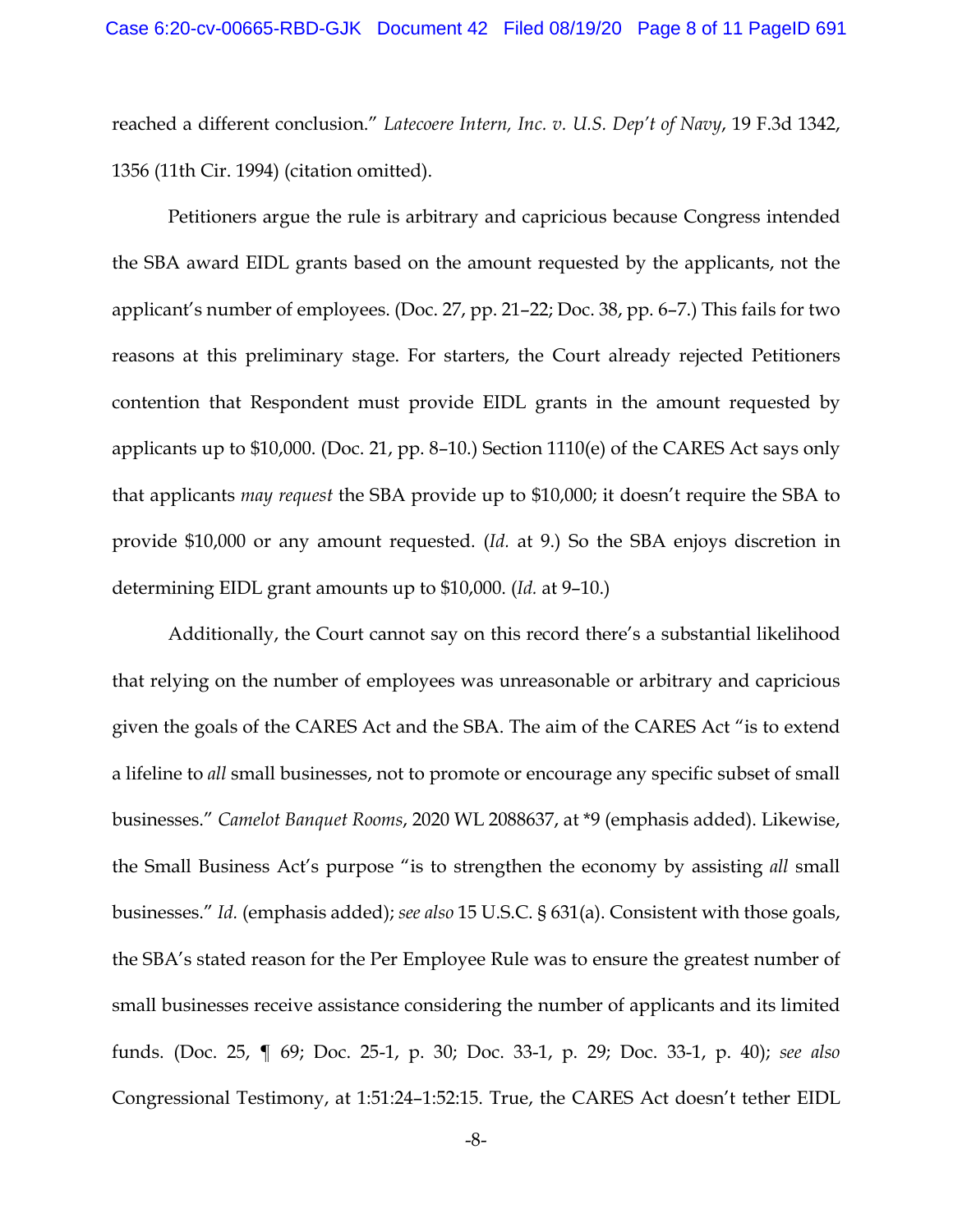grant amounts to an applicant's number of employees, but providing sick leave to employees and maintaining payroll are allowable uses for EIDL grants. *See* 15 U.S.C. § 9009(e). And while the number of employees isn't the most precise metric for determining the appropriate EIDL grant amount, as Respondent conceded (*see* Doc. 39), the question for the Court isn't whether the rule was best: the question is whether it was reasonable. *See Latecoere Intern, Inc.*, 19 F.3d at 1356. Without a full administrative record revealing the factors Respondent considered in creating the Per Employee Rule, the Court cannot now say there's a substantial likelihood it is unreasonable or arbitrary and capricious. *Cf. Alabama-Tombigbee Rivers Coal.*, 477 F.3d at 1254.

What's more, Petitioners' proffered alternatives to the Per Employee Rule are also flawed, undermining their APA claim. Petitioners first suggested the SBA should have provided EIDL grants in the amount requested by the applicant. (*See* Doc. 39.) But the Court rejected Petitioners' interpretation of § 1110 that strips Respondent of discretion and requires grants in the amount requested. (*See* Doc. 21, pp. 8–10.) Second, Petitioners asserted Respondent could have provided all applicants \$10,000 grants. (*See* Doc. 39.) But this wasn't required and would have reduced the number of grant recipients given the limited funds. *Cf.* 15 U.S.C. § 9009(e). Last, Petitioners argued Respondent could have based the EIDL grant amount on a percentage of the actual economic loss suffered by the applicant. (*See* Doc. 39.) But like the issue with the Per Employee Rule, the CARES Act doesn't state the EIDL grant amount should be tethered to an applicant's economic loss. *See* 15 U.S.C. § 9009. This could also delay delivery of EIDL grants and thus defeat the purpose of providing rapid, emergency relief. (*See* Doc. 39); *cf. Camelot Banquet Rooms*,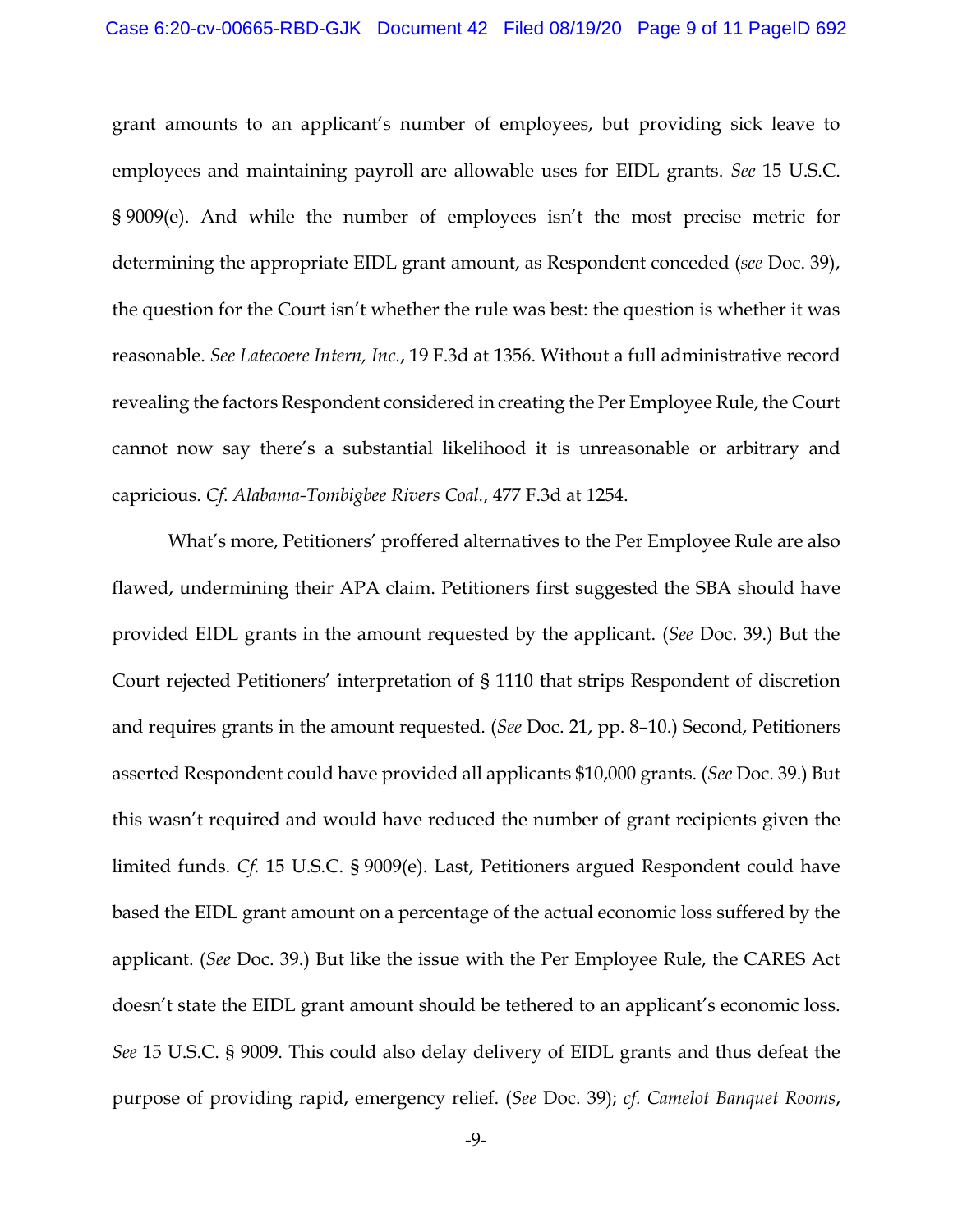2020 WL 2088637, at \*9. While other possible metrics exist for determining EIDL grant amounts, it's unclear whether those are the only reasonable and permissible ways for Respondent to exercise her discretion.

Ultimately, although couched in APA terms, what Petitioners seek is a preliminary injunction requiring Respondent to immediately provide the \$10,000 EIDL grants they requested. (*See* Doc. 27, pp. 34–35.) But mandatory injunctions that force a party to act, rather than maintain the status quo, involve a "particularly heavy burden." *See OM Grp., Inc. v. Mooney*, No. 2:05CV546FTM33SPC, 2006 WL 68791, at \*8 (M.D. Fla. Jan. 11, 2006) (citations omitted). Mandatory preliminary injunctions "should not be granted except in rare instances in which the facts and law are clearly in favor of the moving party." *Phillips v. Epic Aviation, LLC*, No. 2:13-cv-410-FtM-29DNF, 2014 WL 1092458, at \*2 (M.D. Fla. Mar. 19, 2014) (citation omitted). Petitioners haven't shown they are substantially likely to succeed on their APA claim, much less shown the facts and law "clearly" favor them. *See id.* So Petitioners aren't entitled to the requested preliminary injunctive relief.3

## **IV. CONCLUSION**

It is **ORDERED AND ADJUDGED** that Petitioners' Motion for Preliminary Injunction (Doc. 26) is **DENIED**.

**DONE AND ORDERED** in Chambers in Orlando, Florida, on August 19, 2020.

<sup>3</sup> Because Petitioners failed to establish a required element for a preliminary injunction—substantial likelihood of success on the merits—the Court need not address the other elements. *See Pittman v. Cole*, 267 F.3d 1269, 1292 (11th Cir. 2001).